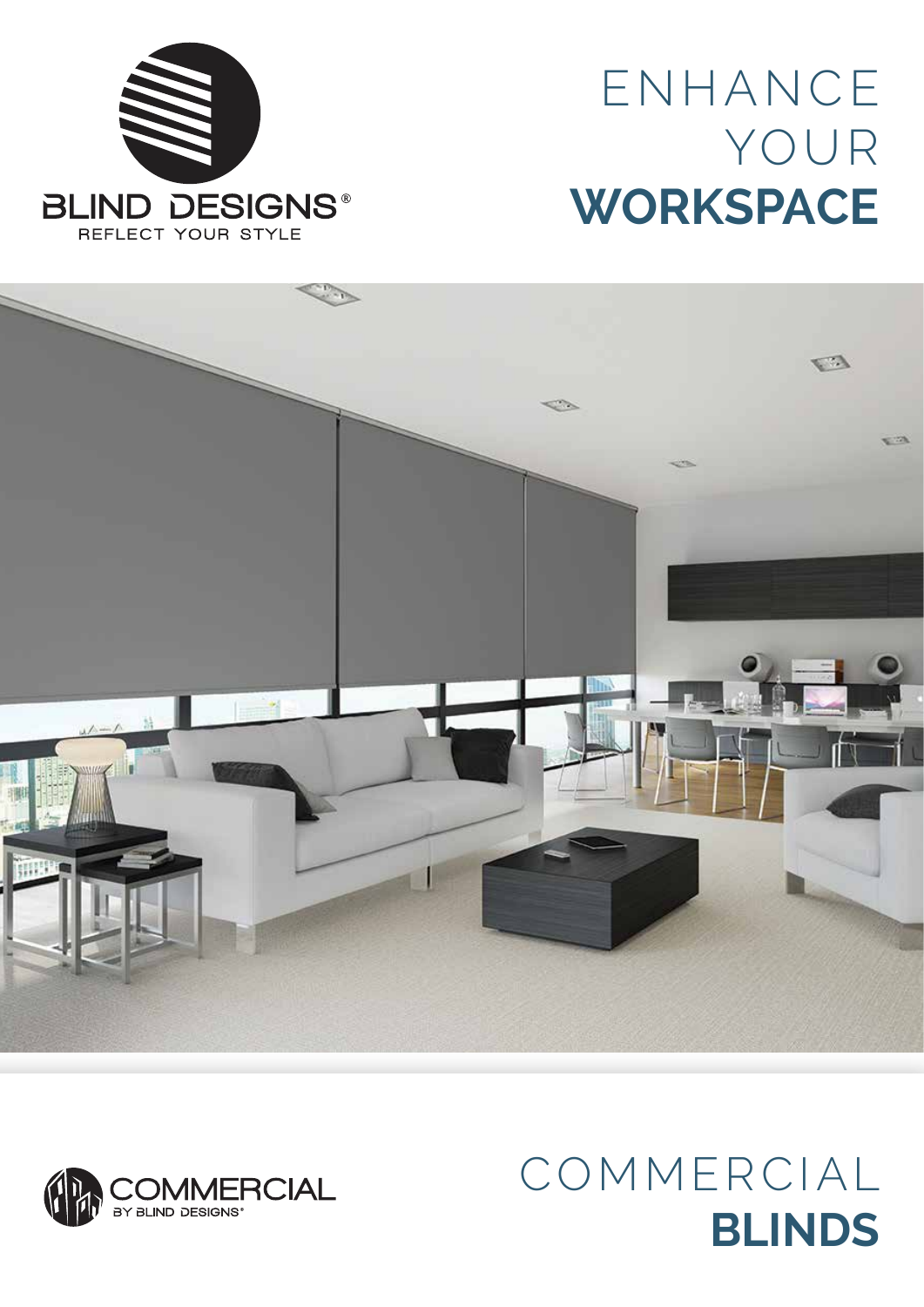## THE BENEFITS OF SOLAR SHADING **IN COMMERCIAL BUILDINGS**



#### **HVAC REDUCTION**

Building modelling proves substantial HVAC savings of up to 16% for highly-glazed office space using internal shading.

With optimal integration the need for air-conditioning can be reduced.

Shading systems are beneficial all year round as they reduce the need for cooling when hot and reduce the need for heating when cold.

#### **CAPITAL SAVING**

Solar shading is a self-financing climate control system. An analysis of HVAC systems in three climate zones - Stockholm, Amsterdam and Madrid showed how solar shading paid for itself in less than a year.

#### **SOLAR GAIN & OVERHEATING**

Shading prevents overheating. Solar gain (G TOT) with double glazed windows can be reduced from 0.85 to 0.24 by using shading.

#### **HEAT LOSS & INSULATION**

Glazing is a weak point in a building's thermal performance and a major source of heat loss.

Shading insulates a building's glazed areas. A single glazed window can have its insulation improved by over 50%.

#### **BENEFITS OF AUTOMATION**

Optimal, dynamic performance delivered by automated shading significantly reduces the risk of overheating.



#### **PRODUCTIVITY**

Work performance diminishes below 19-22°C and above 23-24°C. Shading systems can contribute to superior work performance, increased concentration and well-being in the workplace.

#### **INDOOR COMFORT**

Almost 90% of our time is spent indoors. Thermal, visual and acoustic comfort aids emotional, attitudinal and cognitive response in an individual.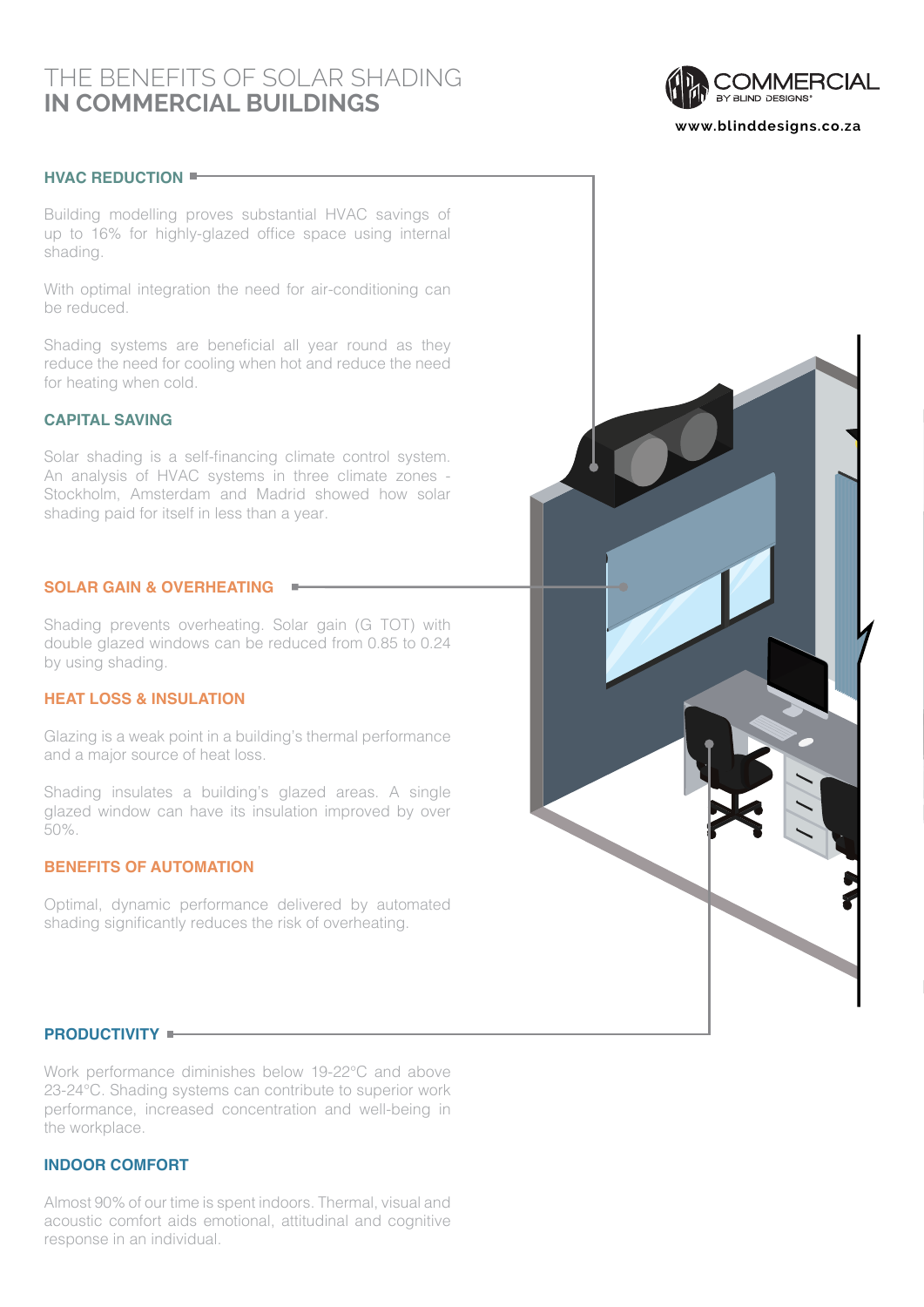## THE BENEFITS OF SOLAR SHADING **IN COMMERCIAL BUILDINGS**



#### **www.blinddesigns.co.za**

#### **DAYLIGHT HARVESTING**

Shading allows harvesting of natural light, which improves indoor comfort, occupants well-being and reduces the use of artificial lighting, saving money.

#### **PRIVACY**

Shading offers two way privacy and a functional/visual divider in buildings.

#### **DAYLIGHT EXPOSURE**

Insufficiant daylight affects task performance and can cause visual and physiological disorders e.g. headaches, eyestrain, depression and reduced vitality.

Office workers exposed to daylight and contact with the outside world have been found to sleep an average of 46 minutes more every night compared to those in offices with no natural light.

#### **ARTIFICIAL LIGHTING**

Artificial lighting can be reduced by controlling and optimising the amount of daylight with shading. People naturally prefer daylight to other sources of illumination.

#### **GLARE CONTROL**

Light and glare is effectively controlled by shading. Shading regulates luminance according to varying visual comfort needs.

#### **COLOUR RENDERING**

Artificial light can cause inadequate colour rendition with detrimental effects in terms of stress levels and productivity.

#### **SUSTAINABILITY**

Passive cooling techniques such as shading Energy Agency as non-energy intensive means ESCORP/EU25 study quantified that 80 million tons of CO² could potentially be saved by installing

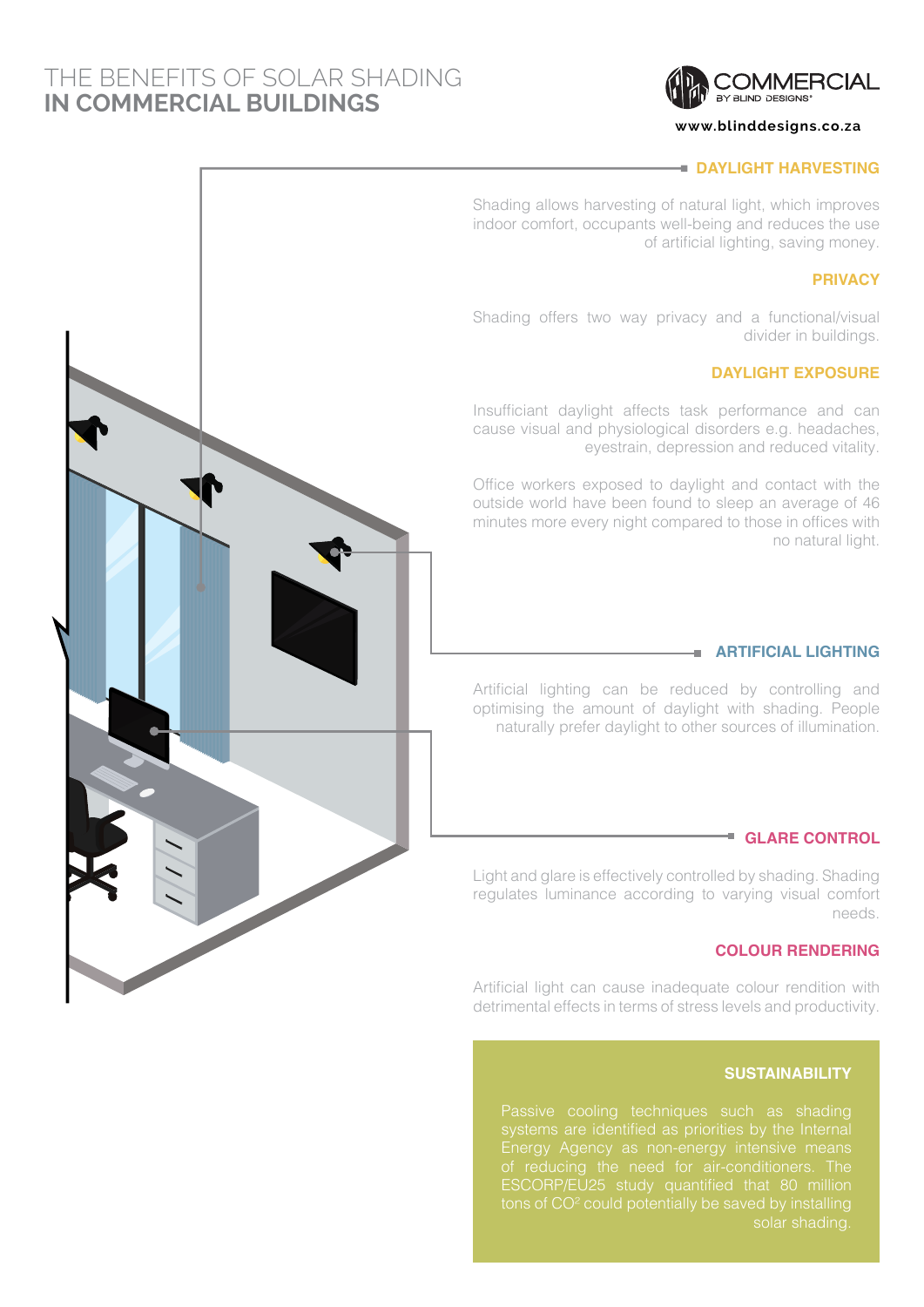## COMMERCIAL **BLINDS**



**Blind Designs has a selection of window coverings designed to enhance the work or hospitality environment. Hardware systems are designed to be durable, reliable and easy to use. A range of performance fabrics and materials are available to compliment the practical requirements of your commercial space.**



#### **SCREEN ROLLER BLINDS**

Screen Roller Blinds are as beautiful as they are practical. The woven fabrics allow a view to the outside while effectively controlling heat and glare. Make your choice from a wide variety of ranges that vary in how they are woven and how open they are, to provide the correct degree of glare and heat control.



#### **BLOCKOUT ROLLER BLINDS**

A Blockout Roller Blind is perfect for any area where you require full light or privacy control. Available in a wide range of colours and textures, the roller hardware is also available in a choice of 4 colours. The Blockout Roller Blind features durable practicality with decorative style.



#### **LIGHT FILTERING ROLLER BLINDS**

A Light Filtering Roller Blind features a fabric that provides privacy while still allowing you to harness your natural light for a room. The Light Filtering Blind is a great way to add texture to a room as the combination of the weave accentuated by the light adds depth to your décor.



#### **DOUBLE ROLLER BLINDS**

Two Roller Blinds enclosed in one neat cassette system with a minimal footprint in your window reveal. The blinds, controlled separately, offer a screen fabric to allow daytime views and privacy and a full blockout for full night control and privacy. Get the best of both worlds with one neat solution.





#### **RETRO AND 35MM ALUMINIUM BLINDS**

The Retro and 35mm Aluminium Venetian Blind are incredibly versatile products. Simple to use controls make them ideal for controlling the light or ensuring privacy, you can also lift the blind to draw in daylight. The wider than normal slat and quality finishing makes for a blind that will be durable and compliment your environment.

#### **VISION BLINDS**

The Vision Blind offers an ideal balance between privacy and light control in a fashionable manner. A Vision Blind features two layers of translucent and opaque horizontal striped fabric. A single control allows the front layer to move independently of the back so that the stripes glide between each other creating an open and closed effect, with limitless light control.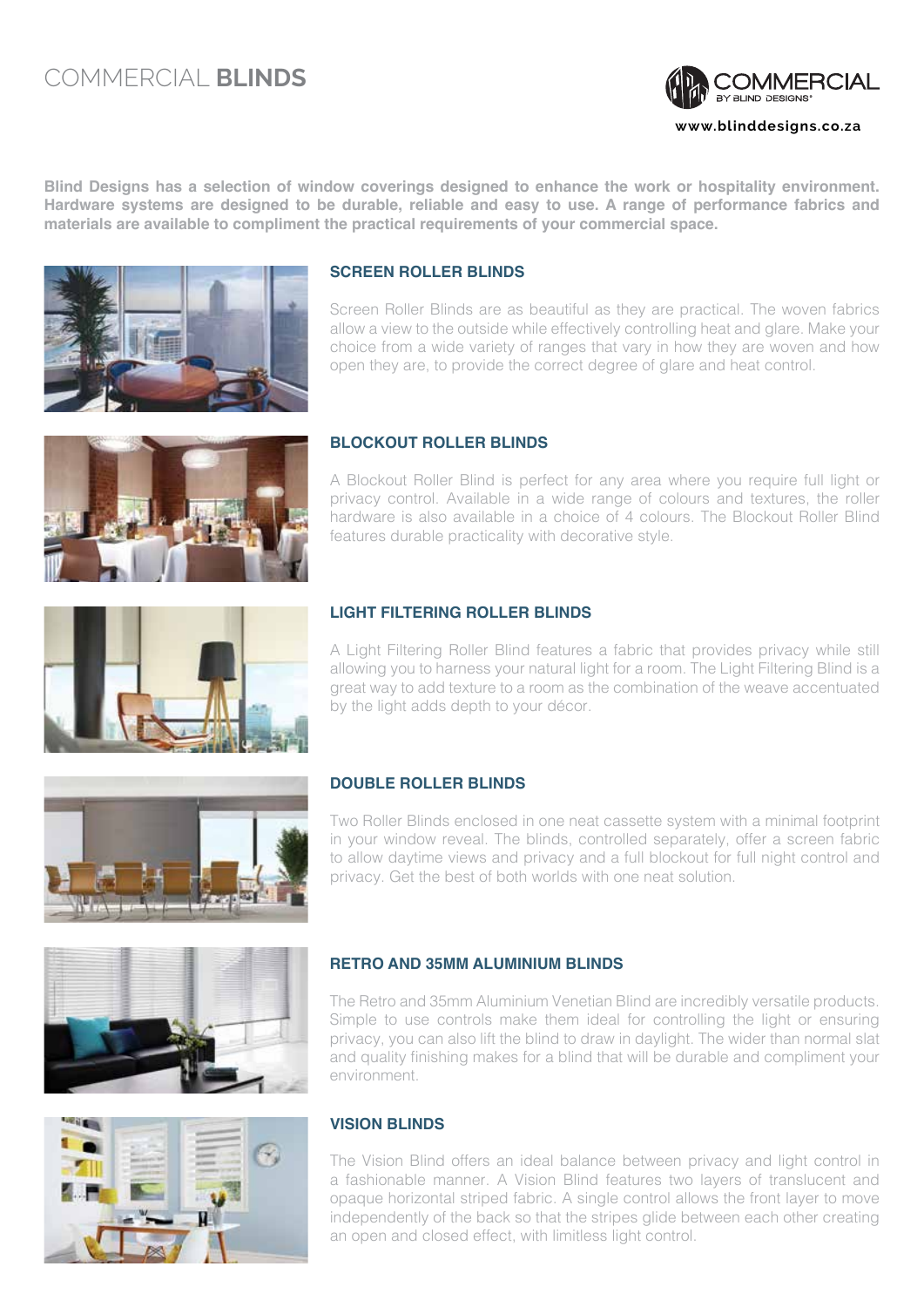## COMMERCIAL **BLINDS**





#### **WOOD VENETIAN BLINDS**

The Wood Venetian Blind is a premium blind solution that is versatile and perfect for creating a modern, uncluttered look in your commercial space. Whether you choose to tilt the slat and control your light or lift it completely to appreciate your view, the blind is bound to complement your décor.

### **ALLUSION BLINDS**

If you're looking to create an instant impact in your work space with something a little different then Allusion Blinds would be the perfect choice. Allusion Blinds really come into their own in larger windows and folding doors where their unique flowing fabric vanes allow you to enjoy both light and privacy.



#### **RIPPLE SHADE BLINDS**

The Ripple Shade is a contemporary window treatment that brings a delicate soft flow to your window covering. Draped with a perfect blend of aesthetics and functionality, Ripple Shade offers both the luxury of a curtain with the simplistic structure and function of a blind. Available with a choice of top tracks that offer durable smooth operation.

The incredibly efficient cellular blinds not only look great but also help keep energy costs down. Their unique honeycomb structure creates a thermal barrier between the room and window to provide additional insulation. Available in a Free Hang, Skylight or the unique Perfect Fit format that attaches directly to

**CELLULAR BLINDS AND CELLULAR PERFECT FIT BLINDS**

suitable UPVC, Tilt and Turn or Aluminium window frames.







#### **ALTRA SHUTTERS**

Altra Shutters, available in Hinged and Double Hinged configurations, will be the focal point of your room. The Aluminium material is durable and easy to clean and is beautifully finished to simulate the elegance of a traditional timber shutter. The Altra Shutter also provides great practicality with good control over light and privacy.

#### **OUTDOOR BLINDS**

The Outdoor Blind is the modern alternative for your external space. The hi-tech fabrics manage heat and glare while maintaining the view.

The Outdoor Blind will allow you maximum use of your external areas by stopping heat and glare and also providing a degree of weather protection while maintaining your view.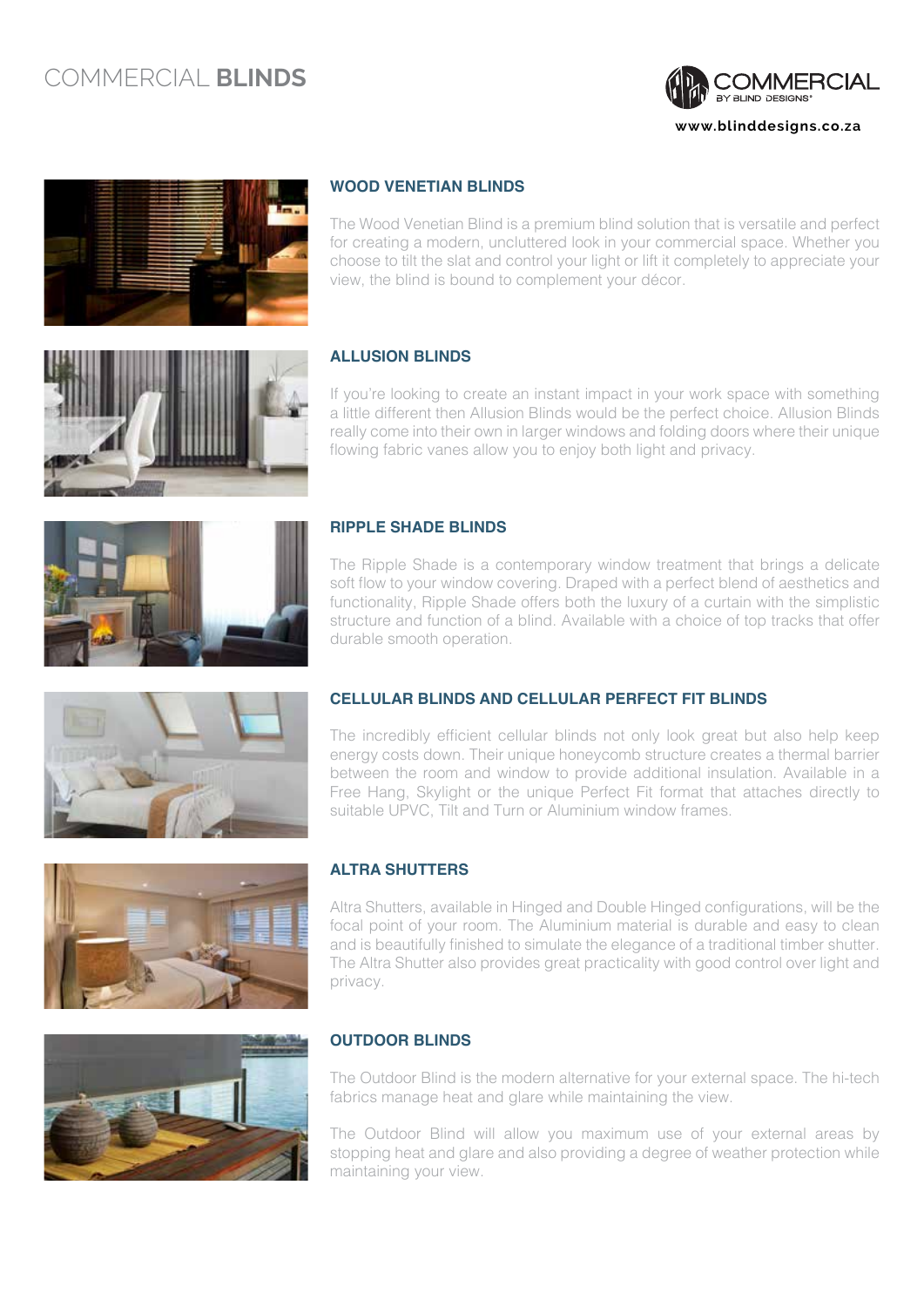## COMMERCIAL **RESOURCES**



**Blind Designs offers the following resources to Architects, Specifiers, Interior Designers and Project Managers. Please request the information below from your Blind Designs distributor or contact Blind Designs at** 

#### **TECHNICAL FABRIC SPECIFICATIONS**

#### Detailed Specifications to assist in correctly specifying a product. These specifications include:

**info@blinddesigns.co.za with your request for any of the resources featured below.**

**Measured Solar Optical Properties Indoor Air Quality Certifications Anti Bacterial Certifications**

**Flame Retardant Classifications Acoustical Data**





#### **SOLAR GAIN**

The amount of heat increase resulting from solar energy entering a room. It is the total of three separate parts - the amount of energy transmitted directly into the room, the energy which is absorbed by the blind and the proportion of energy which is absorbed by the window.

#### **SHADING CO-EFFICIENT**

The solar heat gain with the blind at the window divided by the solar heat gain with no blind at the window. The lower the shading coefficient, therefore, the higher the efficiency of the fabric.

#### **GTOT**

When the G-value (a measure of total solar energy that passes through the glazing system and the blind fabric) of the glazing is combined with the value of the shading.

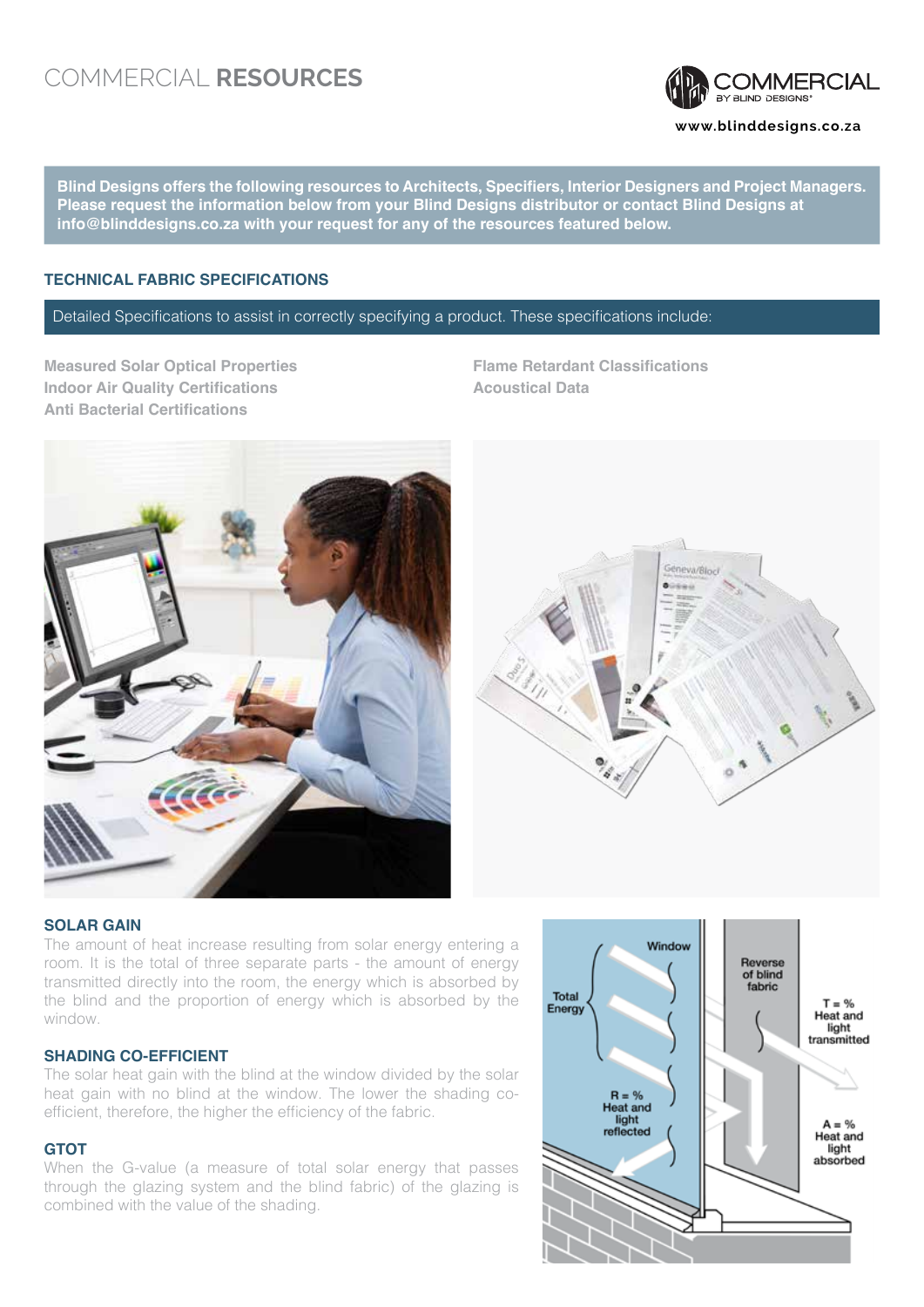## COMMERCIAL **RESOURCES**



#### **SYSTEMS AND HARDWARE SPECIFICATIONS**

Specifications to assist in correctly specifying your blind hardware system. These specifications include:

Maximum Widths Maximum Drops System Drawings Weight Capacity Installation Fixing Options Material Composition



#### **FABRIC SWATCHING SERVICE**

Fabric swatch cuttings (a maximum of 10 fabrics per request) can be requested to assist in compiling storyboards and making colour selections. Please provide details of the range and colour requirements together with a delivery address and the fabric swatches will be delivered to you.